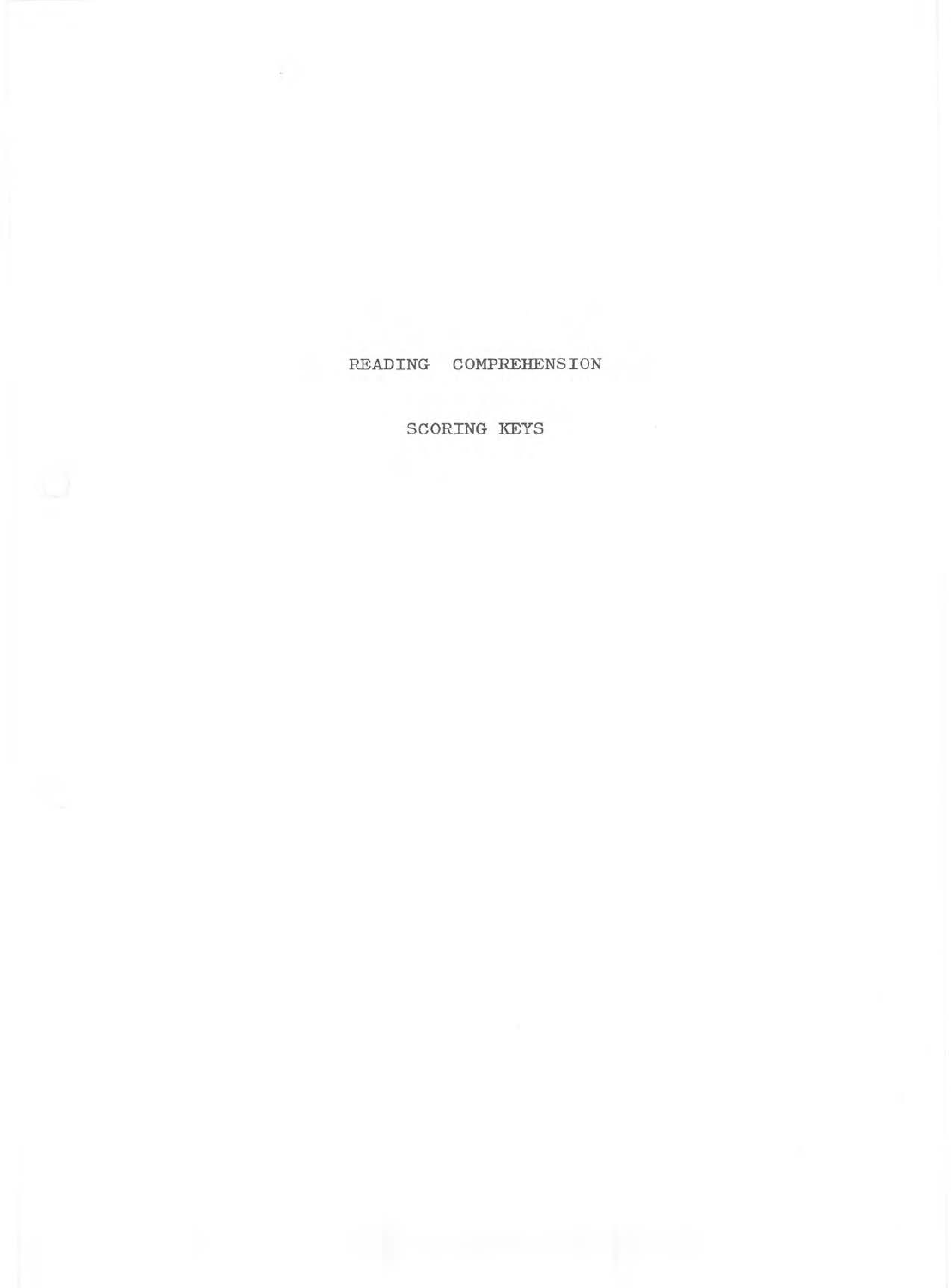## SCORING KEYS

# Reading Comprehension

Population I

IEA/3 C<br>Section C

 $\frac{\text{IEA}}{\text{Section D}}$ 

| Question | Correct Response                             | Question | Correct Response   |
|----------|----------------------------------------------|----------|--------------------|
|          | А                                            |          | D                  |
|          | Ć                                            | 2        |                    |
|          |                                              |          | Α                  |
|          | Α                                            |          | B                  |
| 5        | Α                                            |          | C                  |
| 6        | B                                            |          | D                  |
|          | $\,$ B                                       |          |                    |
| 8        |                                              | 8        | コロヨ                |
| 9        | B<br>D                                       | 9        |                    |
| 10       | C                                            | 10       | D                  |
| 11       | Ć                                            |          | B<br>D             |
| 12       | Α                                            | 12       |                    |
| 13       | D                                            | 13       |                    |
| 14       | Α                                            |          | <b>D</b><br>B<br>B |
| 15       |                                              | 5        |                    |
| 16       |                                              | 6        | Α                  |
| 17       | $\begin{array}{c}\nA \\ D \\ D\n\end{array}$ |          | А                  |
| 18       |                                              | 18       | C.                 |
| 19       |                                              | 19       | С                  |
| 20       | B<br>C<br>B                                  | 20       | D                  |
| 21       |                                              | 21       | B                  |
|          |                                              | 22       | D                  |
|          |                                              | 23       | Α                  |
|          |                                              | 24       | D                  |

|                                       | Population II<br>Section C      | Section D |                                                       |
|---------------------------------------|---------------------------------|-----------|-------------------------------------------------------|
| Question                              | Correct Response                | Question  | Correct Response                                      |
|                                       | D                               |           | B                                                     |
| 23456                                 | D                               | 2345678   | Α                                                     |
|                                       | D                               |           | B<br>D                                                |
|                                       | B                               |           |                                                       |
|                                       | D                               |           | C                                                     |
|                                       | B                               |           | $\mathbf{A}$                                          |
| $\begin{array}{c} 7 \\ 9 \end{array}$ | D<br>B                          |           | $\overline{\mathbb{D}}$                               |
|                                       |                                 |           | D                                                     |
|                                       | C                               | 9<br>10   | B                                                     |
| 10                                    | B                               |           | С                                                     |
| 11                                    |                                 | 11        | A                                                     |
| 12                                    |                                 | 12        | B                                                     |
| 13                                    |                                 | 13        | $\overline{\mathbb{D}}$                               |
|                                       |                                 | 14        | C                                                     |
|                                       |                                 | 15        | $\overline{B}$                                        |
| 1456                                  |                                 | 16        | D                                                     |
| 17                                    |                                 | 17        | А                                                     |
| 18                                    |                                 | 18        | $\overline{\mathbb{B}}$                               |
| 19                                    |                                 | 19        | $\mathbb D$                                           |
| 20                                    |                                 | 20        | $\, {\bf B}$                                          |
| 21                                    |                                 | 21        | $\mathbf{A}% _{T}=\mathbf{A}_{T}\times\mathbf{A}_{T}$ |
| 22                                    |                                 |           |                                                       |
|                                       | ABBACADONECA                    |           | $\begin{array}{c} D \\ D \\ D \end{array}$            |
|                                       |                                 |           |                                                       |
| 22456                                 | $\frac{\mathbf{A}}{\mathbf{B}}$ | NON NON   | $\frac{D}{A}$                                         |